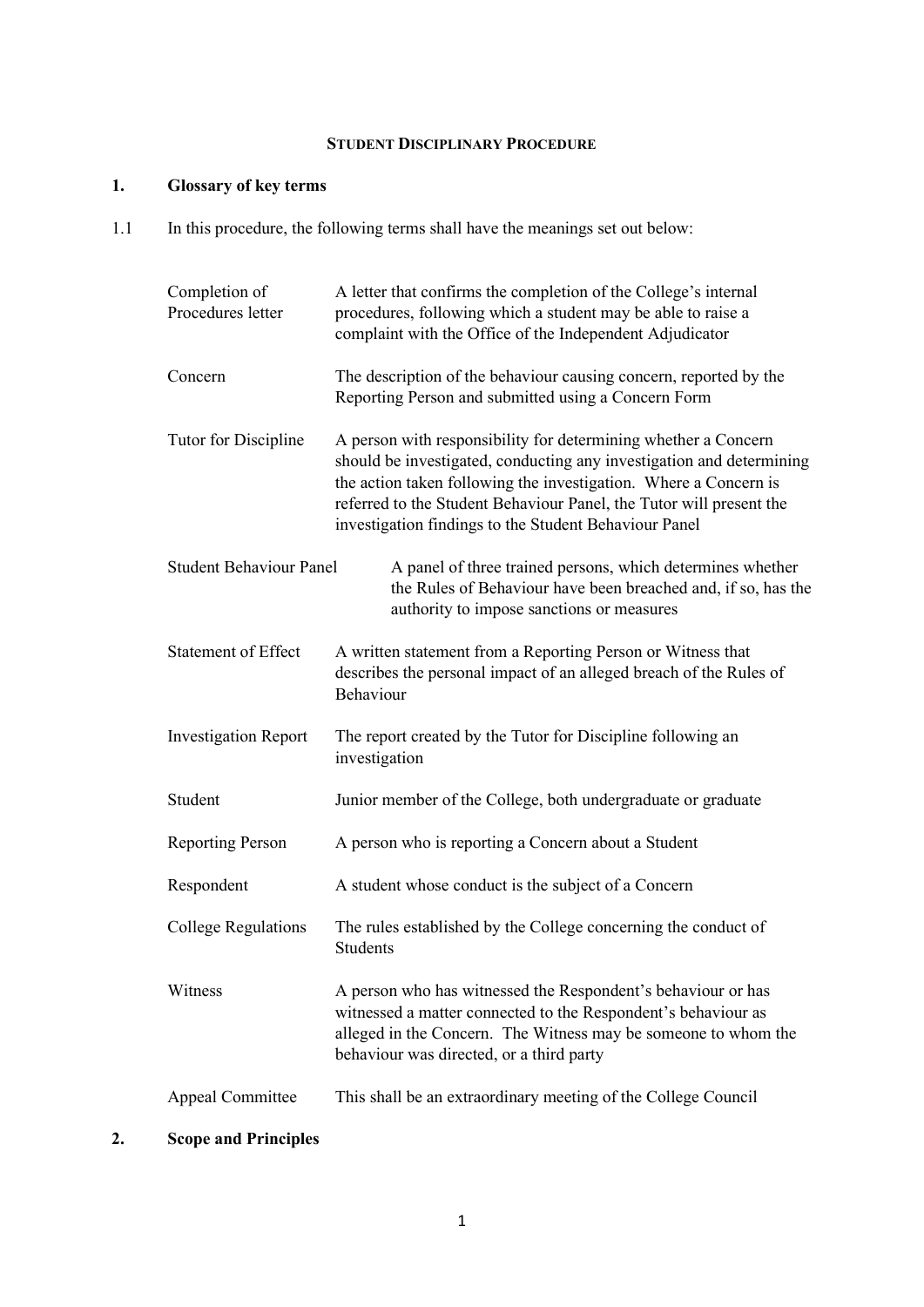- 2.1 This procedure enables the College to consider whether a Student has breached the College Regulations and, if it is found that the Regulations have been breached, to impose proportionate sanctions or measures. The procedure enables the College to respond appropriately to breaches of the College Regulations, to protect the College and its community. It does not exist to resolve personal disputes nor does it exist to cover the behaviour of students which does not materially touch upon the good conduct of the College Community or the safeguarding of the College's property.
- 2.2 This procedure is an internal process and does not have the same degree of formality as proceedings in a court of law. It is not normally necessary or appropriate for a Respondent or the College to be legally represented at any meetings, other than those of the College Council that form part of the procedure apart from in exceptional circumstances.
- 2.3 The procedure itself can be stressful for those involved. The Tutor for Discipline and decision-makers will take into account the potential effects upon those engaging with the procedure and, where possible, minimise these effects. All Reporting Persons, Respondents and Witnesses will receive information about how to access support during this process. The appropriate support will depend on the circumstances of the case, but may be delivered by a College, the University, the Students' Unions' Advice Service or external support organisations.
- 2.4 Reasonable adjustments shall be made to the procedure to allow fair access for students with a disability. Respondents, Reporting Persons and Witnesses are requested to make any reasonable adjustments known to the Investigating Officer so that these can be put in place. The Tutor for Discipline may seek expert opinion regarding reasonable adjustments to ensure appropriate implementation and shall keep a record of any such adjustments.
- 2.5 In order to ensure that a Respondent's views are accurately represented during the process it is preferable for the College to correspond directly with the Respondent. However, it is accepted that sometimes this will not be in the best interests of the Respondent, for example, where a Respondent is reluctant to make or receive decisions about a Concern without support, as a result of an underlying medical condition or disability. Where a Respondent would prefer correspondence to be directed through an authorized representative, permission needs to be provided by the Respondent in writing or via the Respondent's University email account. Where this is appropriate, the Respondent will be given reasonable time to arrange this support.
- 2.6 It will not normally be possible for the Reporting Person to submit a Concern anonymously, apart from in exceptional circumstances where there is a compelling case as decided by the Tutor for Discipline, supported by evidence, for the matter to be investigated. Where an anonymous Concern is accepted, the Concern will normally be accompanied by independent evidence enabling an investigation to take place without the involvement of the anonymous Reporting Person.
- 2.7 Concerns are ideally submitted in a timely manner, so that matters can be dealt with effectively. However, it is accepted that this is not always possible, for example where evidence of misconduct only becomes apparent after a significant period of time, or where a matter has significantly affected an individual and the effects have led to a delay in reporting. The timeframe may however have an impact on the investigation, decisions, and potential sanctions or measures. Concerns under these procedures can be raised by the following persons: i) any Student of the College; ii) someone who was a Student at the time of the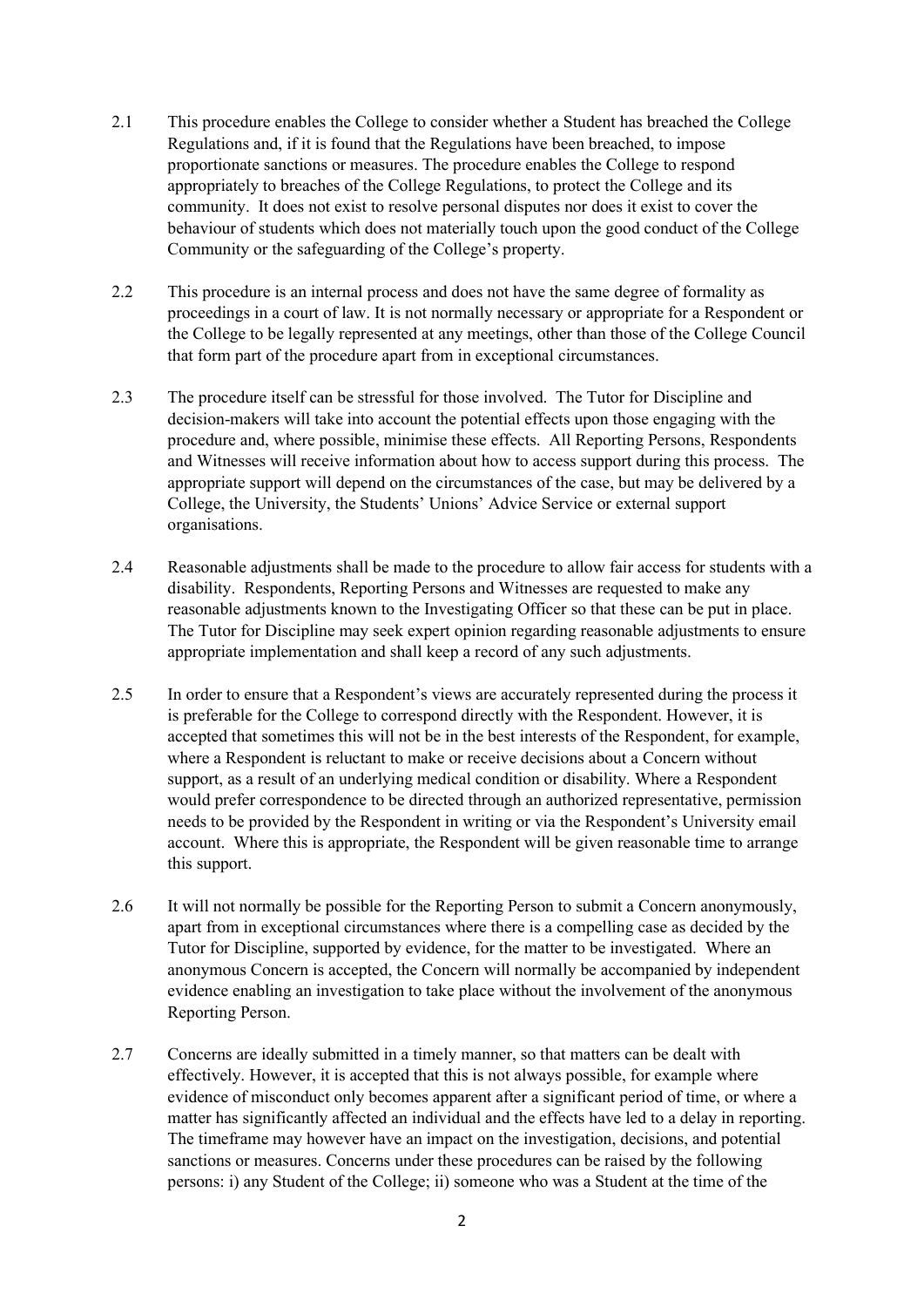alleged breach of the Regulations; iii) any fellow of the College; iv any bye-fellow of the College; v) any member of staff; vi) any member of the University who is supervising the Respondent providing that the alleged breach took place in the context of teaching. The Tutor for Discipline may also raise a Concern if he has evidence that a breach of the College Regulations may have occurred but no Concern has been raised by another person. Concerns may not be raised directly by persons not named above but can be brought to the College's attention through the Master, Senior Tutor or the Tutor for Discipline.

- 2.8 The College shall investigate and consider Concerns in a timely manner, providing reasonable deadlines at each stage of the process for decision-makers to provide decisions and for Respondents, Reporting Persons and Witnesses to provide information. The College normally aims to complete the initial investigation and Student Behaviour Panel decision within 60 days of informing the Respondent of the Concern. However, delays may occur where the case is complex, the Reporting Person, Respondent or Witnesses are not available to attend meetings, or where the procedure has been suspended for good reason. Respondents and Reporting Persons will be provided with updates where there is a delay.
- 2.9 Witnesses are expected to engage fully with the procedure, as far as is reasonable in the circumstances.
- 2.10 Where reasonable, physical meetings can be replaced by virtual meetings, where a Respondent, Reporting Person or Witness may attend a meeting by video or telephone call at the discretion of the Tutor for Discipline or Chair of the Student Behaviour Panel.
- 2.11 All decision-makers and investigators will receive appropriate training to undertake their role and be appropriately resourced and supported. No decision-maker or investigator will have any previous involvement with the matter that they are considering, or a pastoral or teaching relationship the Respondent or Reporting Person.
- 2.12 Any reference in this procedure to a named role includes a deputy appointed by that roleholder to exercise the functions assigned to that role-holder under this procedure.
- 2.13 Some breaches of the College Regulations could also constitute criminal offences. The College will not normally investigate a matter where criminal proceedings are ongoing (including criminal investigations and appeal processes), pausing any action under this procedure until criminal proceedings are complete. Following an investigation undertaken by the police and any subsequent criminal proceedings, where it appears unlikely that criminal proceedings will take place, or where the behaviour being investigated by the College is different to the behaviour being considered through criminal proceedings, the College may take its own action under this or another procedure.
- 2.14 The College will treat relevant police fines, cautions or criminal convictions received by the Respondent as evidence that the behaviour, on which the offence was based, took place. A 'not guilty' or 'no further action' outcome from the police or criminal proceedings will not prevent the College from undertaking its own investigation as to whether a breach of the College Regulations has occurred.
- 2.15 Sometimes a Concern will be more appropriately investigated under another procedure, for example, the Fitness to Study Procedure, if the behaviour has been wholly caused by an underlying medical condition, or a University procedure. It will be at the discretion of the Tutor for Discipline, in consultation with relevant College Officers to decide which procedure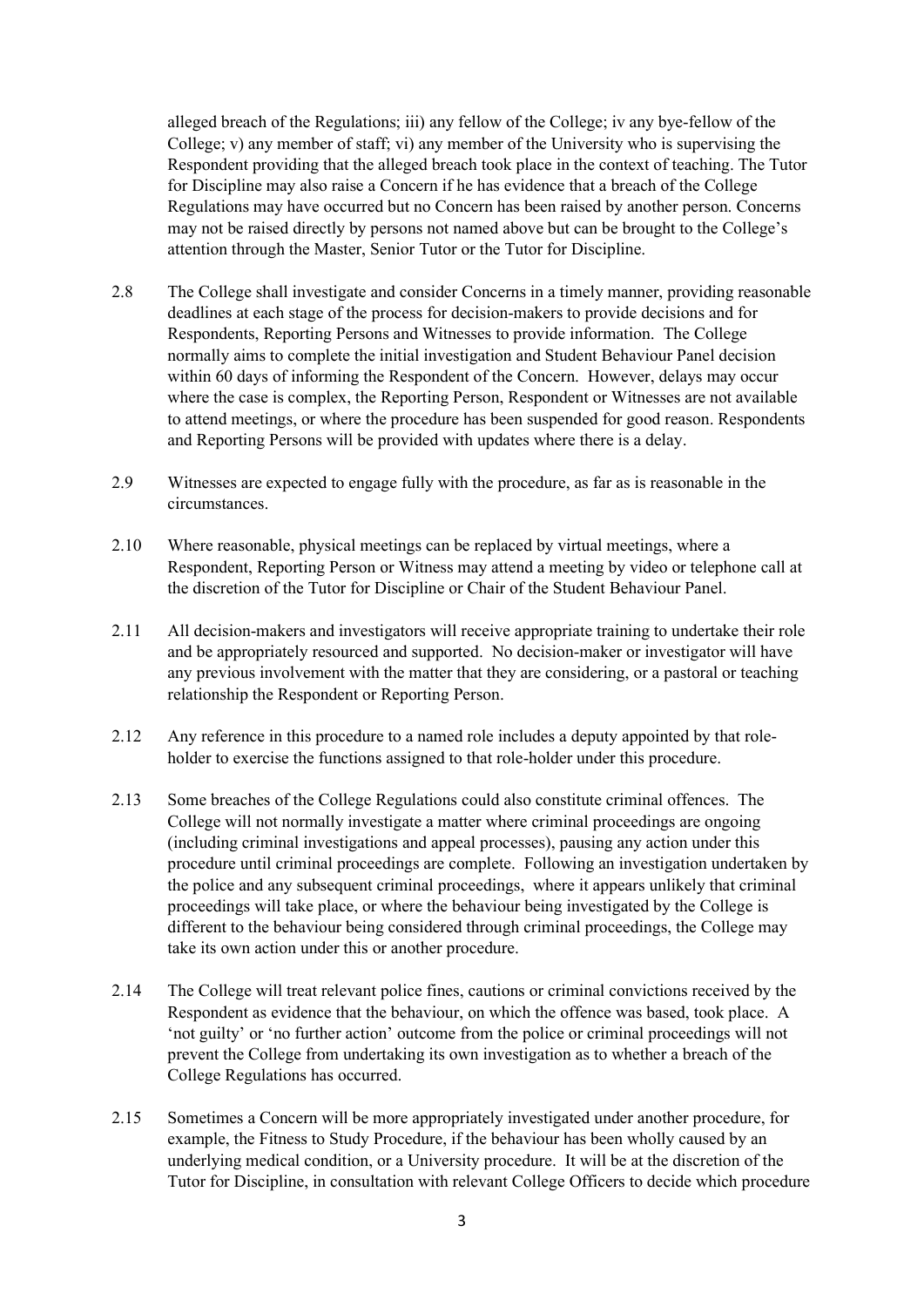is most appropriate to investigate student behaviour. The College reserves the right to refer a matter to another procedure at any time during this procedure. Sometimes a Concern will be appropriately investigated under this procedure but nonetheless, following the outcome, it will be necessary to refer the matter to another procedure.

- 2.16 Some breaches of the College Regulations will also be in breach of the University's Statutes and Ordinances and may result in the University taking disciplinary action. The College shall take into consideration any action taken by the University to ensure that the Respondent is not punished twice for the same breach.
- 2.17 Where a Concern involves more than one Respondent, it will be at the discretion of the Tutor for Discipline to decide whether the Concern should be separated into separate investigations for some or all of the Respondents. Where an investigation includes more than one Respondent and the Tutor for Discipline has chosen to refer the matter to the Student Behaviour Panel, the Chair of the Student Behaviour Panel shall have the discretion to decide whether there shall be a single hearing for all of the Respondents, or a separate hearing for each Respondent. Where a hearing involving multiple respondents takes place, the personal mitigation of each Respondent, unless it refers to the other Respondent(s), shall not be shared with the other Respondent(s). Where multiple Respondents appeal the decision of the Student Behaviour Panel decision appeals shall usually be considered separately but by the same Appeal Committee.
- 2.18 In cases where the Tutor for Discipline assesses that there is a need to put in place precautionary action whilst an investigation is ongoing, the Tutor will liaise with the University to initiate the process outlined in the University's Statutes & Ordinances under Special Ordinance D (v): Precautionary Action (Special Ordinance under Statute D I).
- 2.19 While the procedure is ongoing, a Respondent must not contact or attempt to contact the Reporting Person or any other Respondent(s) or Witness(es) to the alleged misconduct either directly or via another person. Except where precautionary action precludes it, Respondents may continue to pursue and complete their studies, including graduating, unless informed otherwise by the Tutor for Discipline.
- 2.20 The College owes a duty of care to all members, including Reporting Persons, Witnesses and Respondents, to safeguard the interests and safety of the College.
- 2.21 Respondents, Witnesses, Reporting Persons and their supporters and representatives, as well as decision-makers and investigators, are required to communicate and act respectfully and reasonably at all times whilst using the procedure and to treat the processes with respect. Abusive behaviour will not be tolerated. If, following a warning, someone continues to behave in an unacceptable manner, that person may be subject to separate disciplinary action. The person may be required by a decision-maker to stop engaging with this procedure or engage in a limited manner, even if this impacts upon the consideration of the Concern or a subsequent appeal.
- 2.22 The standard of proof used when making determinations under this procedure is on the balance of probabilities. The burden of proof rests with the College; it is for the Tutor for Discipline to prove that a breach of the College Regulations has occurred. This means that the Tutor for Discipline will have to prove that it is more likely than not that a breach of the College Regulations occurred before any sanctions or measures can be imposed on the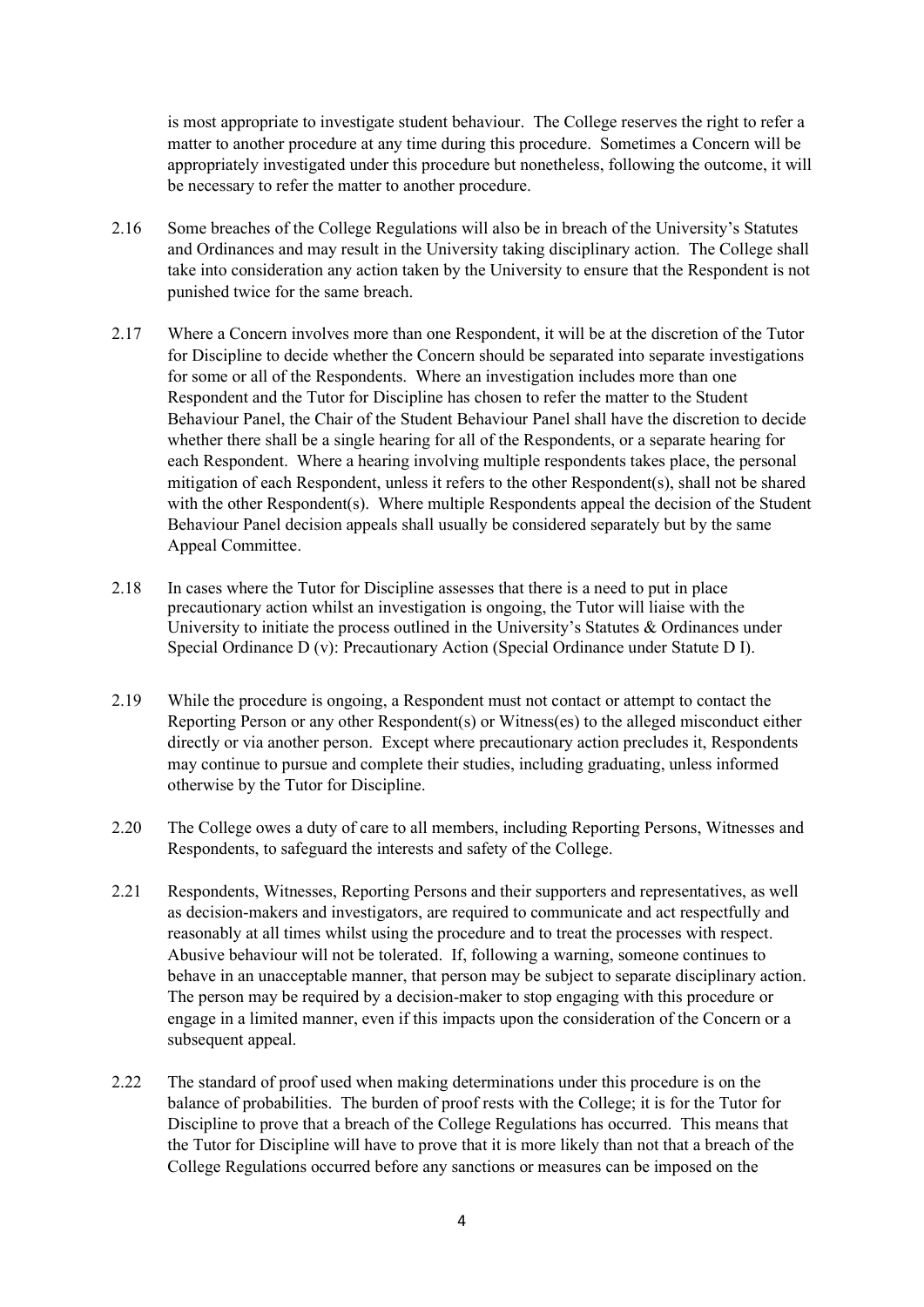Respondent. Decisions must be supported by evidence; it is not enough to simply believe that something is likely to have happened.

#### *Information sharing*

- 2.23 The College shall share the information and evidence related to an investigation and outcome with members of staff, the Respondent, the Reporting Person and Witnesses where it is strictly necessary to do so in order to process, investigate, and/or determine the outcome of an alleged breach of the College Regulations, or to implement any sanctions or measures following a finding. All information received from a Reporting Person, Respondent, Witness or staff member will be handled sensitively and in accordance with the College's Data Protection Policy.
- 2.24 The College shall share all evidence considered in reaching a decision (except where the decision-maker determines that there is a compelling reason not to do so), the decision itself, the reasons for the decision and any sanctions or measures, with the Respondent. The evidence considered in reaching a decision may not be shared with the Respondent where the identity of the Reporting Person, or the identity of a Witness, or personal data or special category data belonging to another has been provided, where that person does not wish that data or identity to be shared and there is a compelling case for the matter to be investigated without revealing this information to the Respondent. A compelling case may include where the information is of no relevance to the Concern and therefore it does not need to be relied upon. Any student affected by such a decision who is dissatisfied can raise a complaint under the procedures laid out in the General Handbook. Where information is unable to be shared with the Respondent, this may affect the decision-maker's ability to rely on this evidence in reaching a decision. Where evidence is not relied upon by the decision-maker, this will be specified in the reasons for the decision.
- 2.25 Where relevant, the College shall share the initiation of an investigation, the investigation findings and the reasoned determination of the Tutor for Discipline or Student Behaviour Panel, including any sanctions or measures with the University, regulatory bodies (for example, the Disclosure and Barring Service), professional bodies (for example, the General Medical Council), or other organisations with whom the student may be connected, where it is appropriate to do so (for example, where the student holds a position of responsibility for children or vulnerable adults). Where formally requested to do so, or where the College considers that someone may be at significant and immediate risk of harm, the College may disclose information received through this procedure to the police. When initiating an investigation, the Tutor for Discipline will inform the Respondent in writing of the circumstances by which the information about the case will be shared.
- 2.26 The College shall share investigation findings, the reasoned determination of the Tutor for Discipline or the Student Behaviour Panel, and sanctions or measures with the Reporting Person and Witnesses, where such information is relevant. 'Relevant' information is that which has a direct impact on the Reporting Person or Witness. The Reporting Person or Witness cannot appeal the outcome of the Student Discipline Officer or Student Behaviour Panel. However, if there are concerns about how the matter was handled or the process used in reaching an outcome then the Reporting Person or Witness may be able to make a complaint under the complaints procedure laid out in the General Handbook.
- 2.27 It is necessary that all parties feel able to engage fully with the procedure without concern for the wider sharing of information disclosed within the investigation process. Following the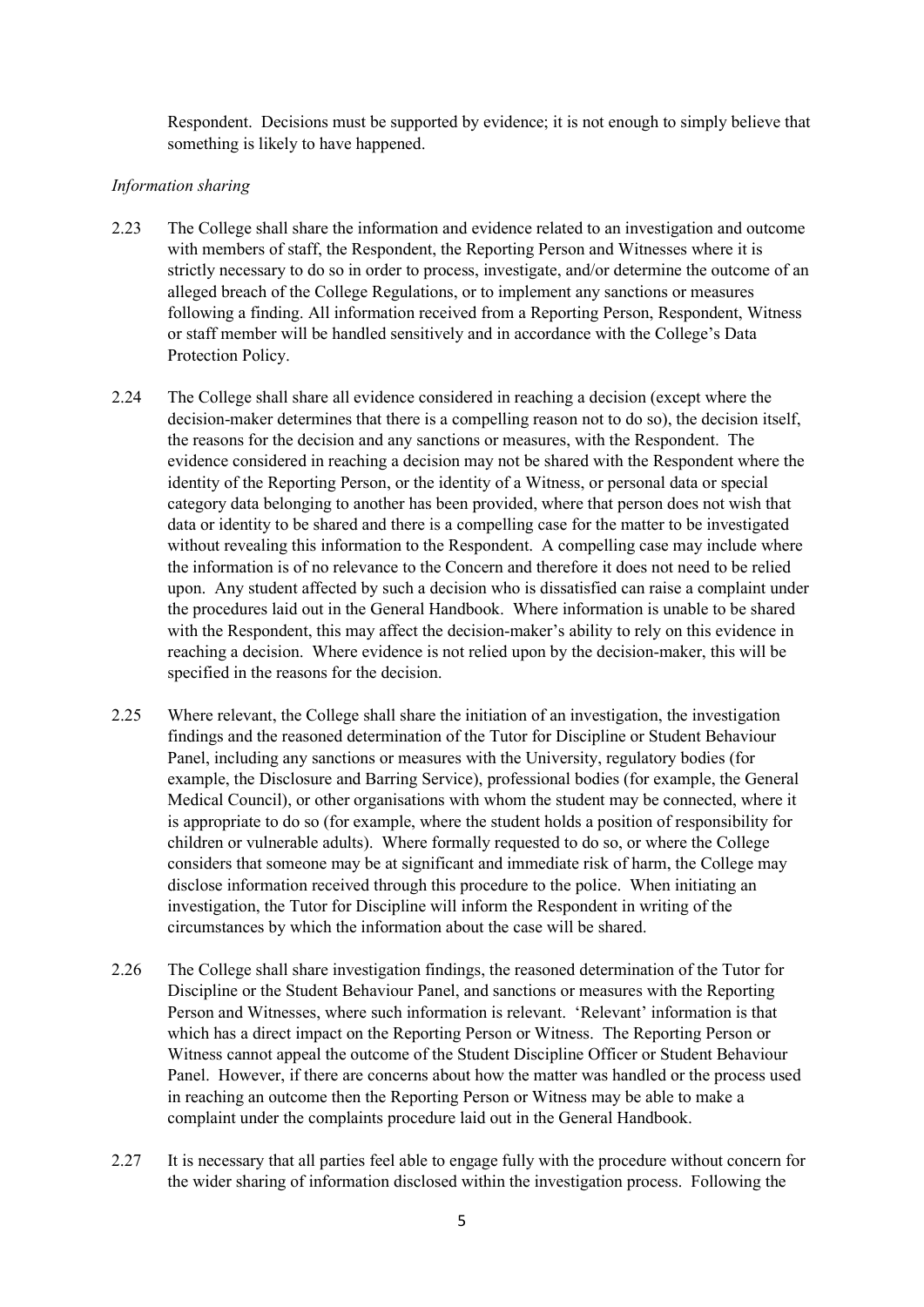conclusion of the procedure, those involved may discuss their personal experience of the procedure with others. However, regardless of the outcome, parties should not identify or provide details that might identify any individual involved in the investigation or subsequent decision-making process.

#### **3. Submitting a Concern**

- 3.1 The College will normally be informed of a potential breach of the College Regulations by a Reporting Person. The Reporting Person may be a person who has been impacted by the reported behaviour, witnessed the reported behaviour or became aware of the reported behaviour through other means.
- 3.2 To submit a Concern, the Reporting Person must submit the details of the Concern, together with any evidence the Reporting Person wishes to provide, to the Tutor for Discipline.
- 3.3 The Tutor for Discipline shall communicate with the Reporting Person to acknowledge the Concern that has been received, to request further information, and to offer the Reporting Person a meeting to discuss the Procedure, though this can take place before a Concern is submitted.
- 3.4 The Tutor for Discipline will determine whether the following criteria are met:
	- a) there is an allegation that, on the face of it, would appear to breach the College Regulations;
	- b) this procedure is the most appropriate procedure to use to investigate the matter; and
	- c) the Concern has not already been investigated using this procedure.
- 3.5 Where all the criteria have been met, the Tutor for Discipline shall investigate the Concern. Where at least one of the criteria has not been met, the Tutor for Discipline shall not investigate the Concern.
- 3.6 Where part of the Concern has previously been investigated, it is at the discretion of the Tutor for Discipline to decide whether to investigate the aspect that has not yet been investigated, taking into account why the matter was not previously fully investigated, the length of time that has elapsed since the investigation, the severity of the misconduct, the impact on the Respondent of undergoing a second discipline investigation, and whether there would be repercussions for the Respondent's fitness to practise were the decision taken not to investigate the matter.
- 3.7 The Tutor for Discipline shall give written reasons for the decision about whether to commission an investigation and communicate the decision and the reasons to the Reporting Person in writing, within 7 days of making decision. Reporting Persons who are students and dissatisfied with the outcome may be able to make a complaint under the complaints procedure in the General Handbook within 28 days of being notified of the decision.
- 3.8 Where an investigation is not commissioned and any complaint relating to this decision has been completed, the Respondent shall normally be notified in writing of the Concern, the decision of the Tutor for Discipline, the reasons for the decision, and confirmation that no further action will be taken under this procedure, unless the complaint is withdrawn by the Reporting Person. This notification shall normally be provided to the Respondent within 7 days of the Student Discipline Officer's decision, or where the Reporting Person is a student, within 7 days of the deadline for raising a complaint or, if a complaint is submitted, following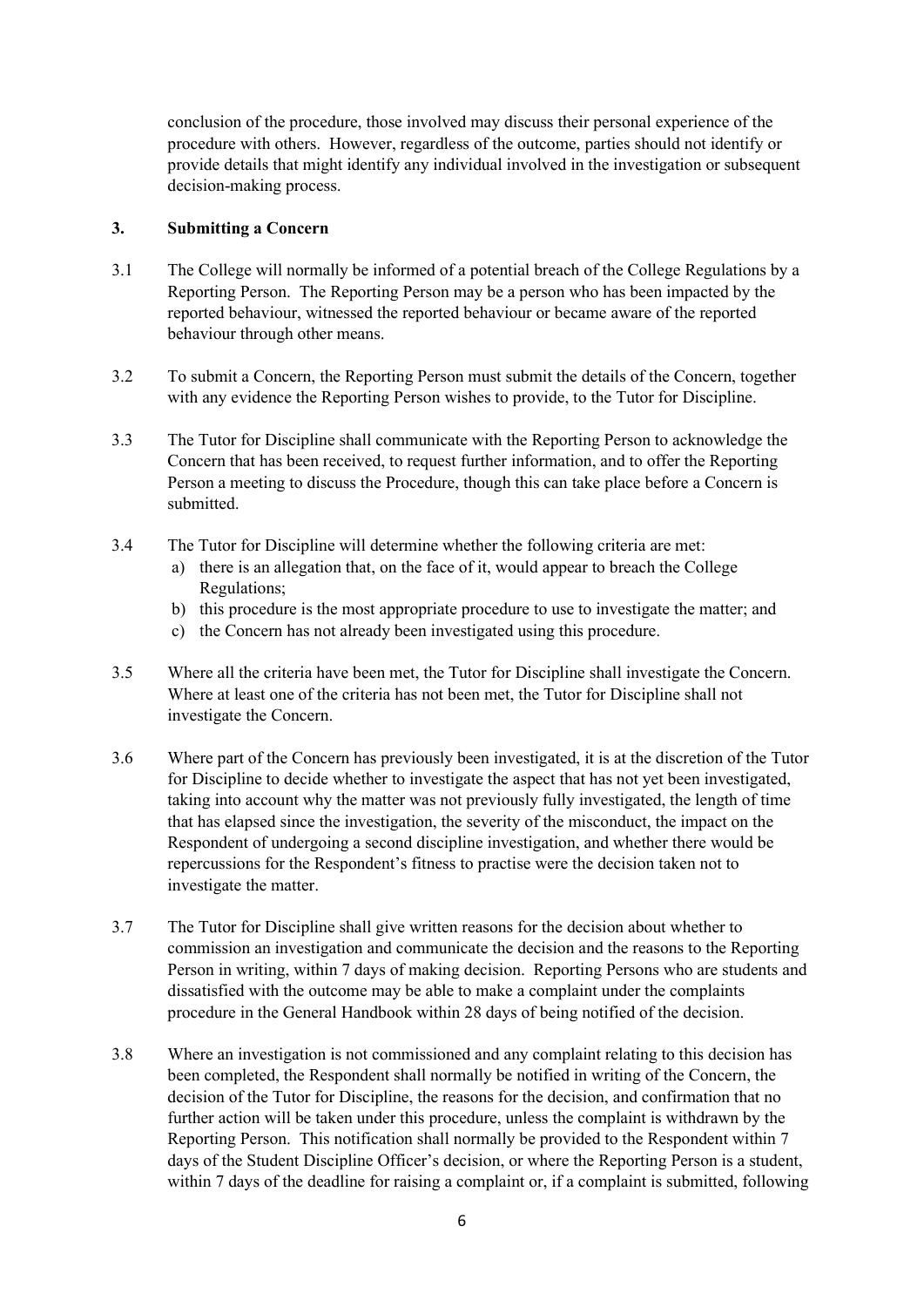the completion of the complaint. However, where sharing this information with the Respondent may impact upon an investigation being undertaken under a different procedure or by an external body, a delay to informing the Respondent may be necessary.

#### **4. Investigating a Concern**

- 4.1 Where an investigation is undertaken, the Tutor for Discipline shall write to the Respondent to confirm that a Concern naming the Respondent has been received, the nature of the alleged behaviour, the relevant College Regulations that have allegedly been breached and that an investigation shall be conducted. The Tutor of Discipline will provide a brief summary of the Concern, name the Reporting Person (unless, exceptionally, an anonymous Concern has been accepted), and describe the investigation process, the possible outcomes, including referral to other procedures, for example fitness to practise, and who may need to be informed of these outcomes. The Tutor for Discipline will inform the Respondent of the avenues of support available to them and the potential consequences if the Concern relates to alleged misconduct that may constitute a criminal offence.
- 4.2 The Tutor for Discipline shall conduct an investigation which may require written statements, meetings and evidence relevant to the investigation. Written notes shall be taken of all investigative meetings. Any person required to attend an investigative meeting will be able to bring a supporter of their choosing to the meeting and will be directed to appropriate sources of support. At the meeting they can present written information, evidence and the names of any Witnesses and shall have the opportunity to comment on the Tutor for Discipline's written notes of any meeting that they have attended.
- 4.3 The Tutor for Discipline shall normally meet with the Reporting Person and with the Respondent to receive an oral account. The Tutor for Discipline may meet with any Witnesses or instead collect information through written statements. The Tutor for Discipline shall give anyone affected by the alleged behaviour being investigated the opportunity to provide a Statement of Effect.
- 4.4 In addition to investigating the Concern itself, the investigation shall include gathering information about and investigating the seriousness of the Concern, any mitigation provided by the Respondent and any relevant previous breaches of the College Regulations by the Respondent. During the investigation, it may be necessary to request further information and responses from those who have already provided oral or written accounts. Information the Tutor for Discipline may consider collecting, where relevant and available, includes validating information that has been provided by others, records of correspondence, CCTV evidence, medical evidence from qualified medical practitioners, and records of online activity. This is a non-exhaustive list and the Tutor for Discipline may request any other material that the Tutor considers will provide value to the investigation. The College does not have the resources to undertake its own forensic investigation and therefore, unless this type of information already exists, the Tutor for Discipline shall not normally seek it.

#### **5. Tutor for Discipline Decision**

- 5.1 The Tutor for Discipline shall produce an Investigation Report, outlining the findings of the investigation.
- 5.2 Following the investigation, the Tutor for Discipline shall reach one of the following decisions: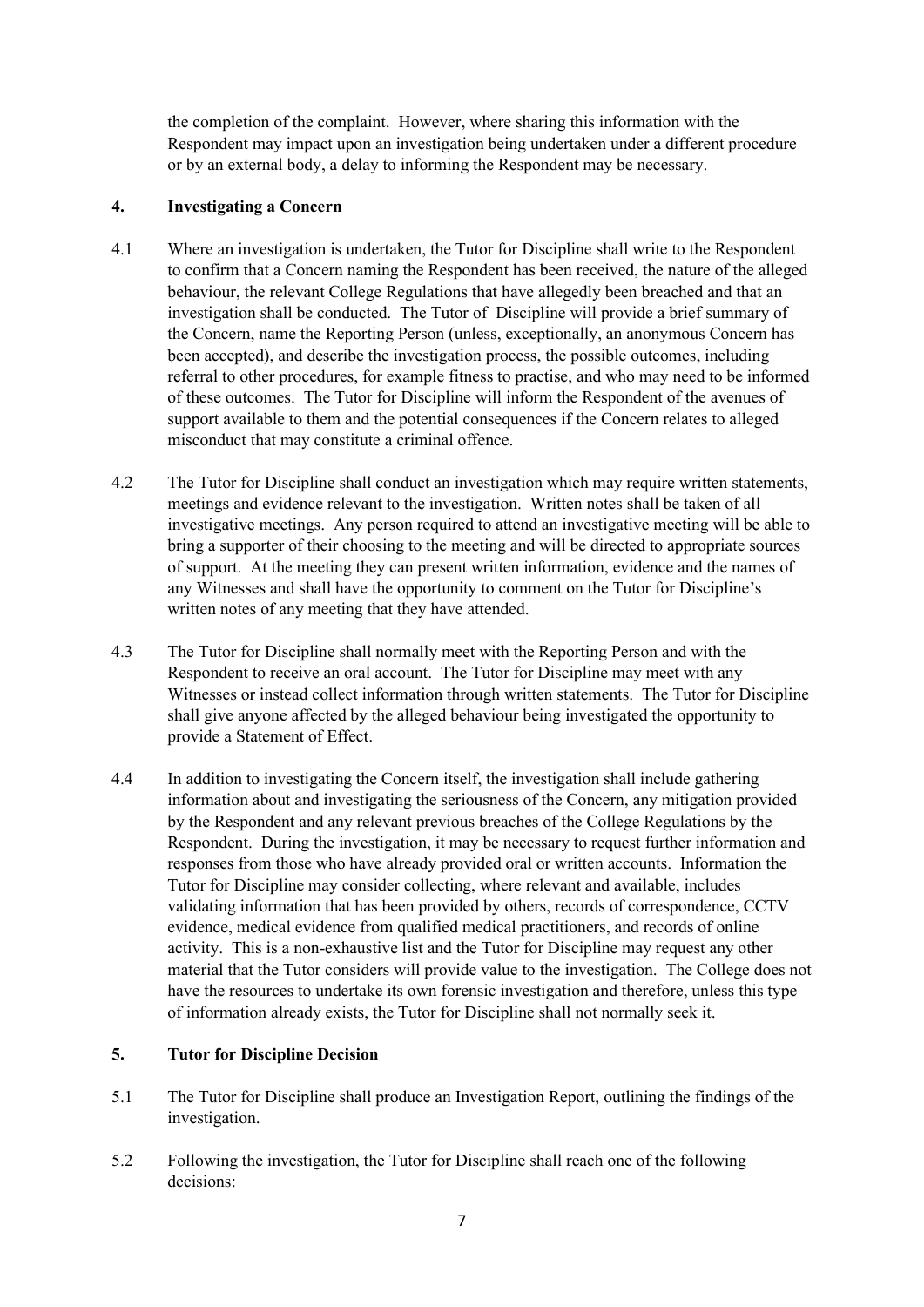- a) To impose a minor sanction or measure where a breach of the College Regulations has occurred and where it is considered that a minor sanction or measure is appropriate;
- b) To refer the case to the Student Behaviour Panel where it appears that a breach of the College Regulations may have taken place and a minor sanction or measure may not be an appropriate action;
- c) Where neither a) nor b) is appropriate: (i) to take no further action; (ii) to refer the matter for decision under another procedure.
- 5.3 In considering whether to impose a minor sanction or measure, or refer the case to the Student Behaviour Committee, the Tutor for Discipline shall give consideration to the following aggravating or mitigating factors:

#### *Aggravating:*

- a) The seriousness of the breach;
- b) The harm or damage caused;
- c) The breach took place under the influence of alcohol or illicit substances
- d) The breach was motivated by the protected characteristics or perceived protected characteristics of another;<sup>[1](#page-7-0)</sup>
- e) The advantage gained or the advantage that could have been gained by the Respondent as a result of the breach;
- f) The intent and planning involved in the breach;
- g) The Respondent has previously been found to have breached any College Regulation on a previous occasion;
- h) The Respondent has breached precautionary action measures whilst the Student Disciplinary Procedure has been ongoing
- i) The effect on the Collegiate University Community, including the content of any Statement of Effect;
- j) The Respondent has not provided the College with reasonable information upon request so that it can assess the risk the Respondent may pose to the College community
- k) The Respondent has attempted to conceal or destroy evidence, or coerce or intimate officers, Reporting Persons or Witnesses, in relation to the breach;
- l) The Respondent has abused a position of power or trust.

#### *Mitigating:*

- m) Whether the Respondent has admitted to the breach and when such an admission took place;
- n) Whether the Respondent has expressed remorse and/or shown insight into the impact of the breach;
- o) The evidenced personal circumstances of the Respondent.
- 5.4 Where the Tutor for Discipline or the Student Behaviour Panel decides to impose a minor sanction or measure, one or more of the following sanctions or measures are available: (a) Reprimand and warning to be placed on the student's file for such period up to two years
	- as shall be specified;
	- (b) A fine of up to £150;

<span id="page-7-0"></span><sup>&</sup>lt;sup>1</sup> These are listed in the Equality Act 2010 and are: age, disability, gender reassignment, marriage and civil partnership, pregnancy and maternity, race, religion and belief, sex and sexual orientation.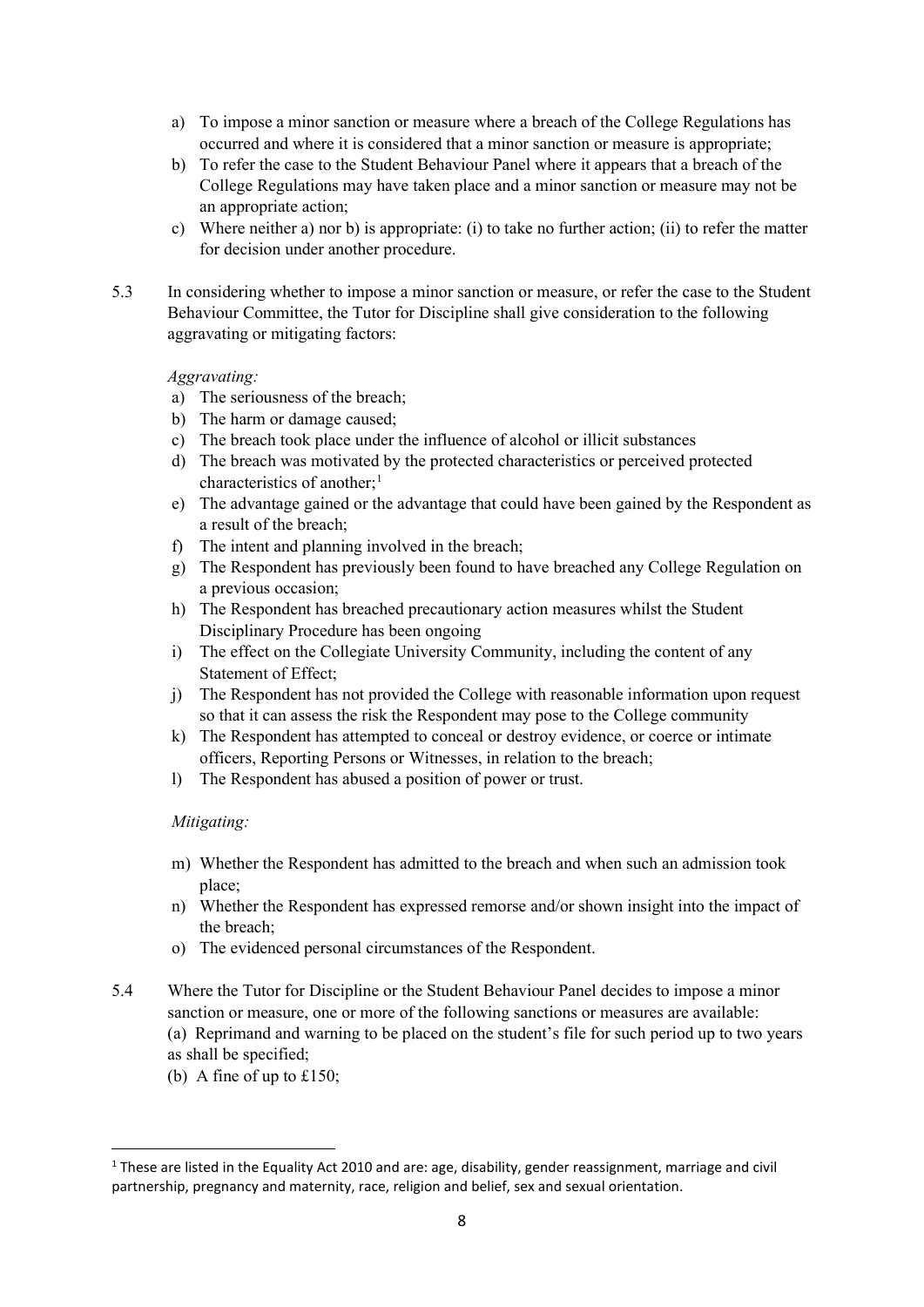(c) A requirement to make a formal apology, either in writing or orally, to the complainant or any other person or persons affected by the misconduct in such terms as may be prescribed and if so ordered subject to the approval of the Tutor or Panel as the case may be; (d) Attendance at a relevant training session or course;

(e) Payment of compensation in respect of damage to property or physical injury to the person up to a maximum of £1000; and

(f) exclusion from prescribed College facilities or activities, other than lectures, supervisions, classes, seminars and similar academic activities, for up to three terms. (g) Community service of proportionate duration and to be determined by the Tutor for Discipline.

- 5.5. An award of compensation under Section 5.4 (e) above shall be separate from the obligation to pay in full for any damage to College property, including the costs of cleaning, redecoration, repair or replacement.
- 5.6 The Tutor for Discipline shall provide the decision and the reasons for the decision in writing within 7 days of reaching a decision alongside a copy of the Investigation Report and evidence in line with 2.24-2.27 of this procedure. Where a minor sanction or measure is imposed, the Respondent will have 7 days from receiving the decision to confirm whether to accept this outcome or have the case referred to the Student Behaviour Panel.
- 5.7 The Tutor for Discipline shall refer the case to the Student Behaviour Panel for consideration where the Respondent does not agree with the decision to impose a minor sanction or measure; or where the Respondent does not comply with the minor sanction or measure; or where the Student Discipline Officer considers that a minor sanction or measure is not appropriate.

#### **6. Student Behaviour Panel consideration**

- 6.1 Where the Tutor for Discipline refers any case to the Student Behaviour Panel, the Tutorial Office Manager shall act as Secretary to the Student Behaviour Panel and shall assign by lot two members to the Student Behaviour Panel from among College Lecturers who have not had prior knowledge of the case and have neither a pastoral nor teaching relationship with the Respondent or the Reporting Person.
- 6.2 The Student Behaviour Panel shall consist of:
	- a) The Senior Tutor, who will act as Chair
	- b) Two College Lecturers from the list in Section 6.1.
- 6.3 The Secretary of the Student Behaviour Panel shall organise a meeting of the Student Behaviour Panel and will communicate the membership of the Committee, date, time and location of the meeting to the Student Behaviour Panel members, the Tutor for Discipline, the Respondent and the Respondent's Tutor. If one or more members of the Student Behaviour Panel chosen by lot is unable to attend, another lot shall be drawn to find a qualifying member who is available on the date of the meeting.
- 6.4 The Respondent shall be provided with a copy of the Investigation Report and evidence, have an opportunity to provide a written response and be invited to attend the Student Behaviour Panel meeting with a supporter and/or representative of their choice. Any response or request to call witnesses from the Respondent must be provided at least 5 days before the date of the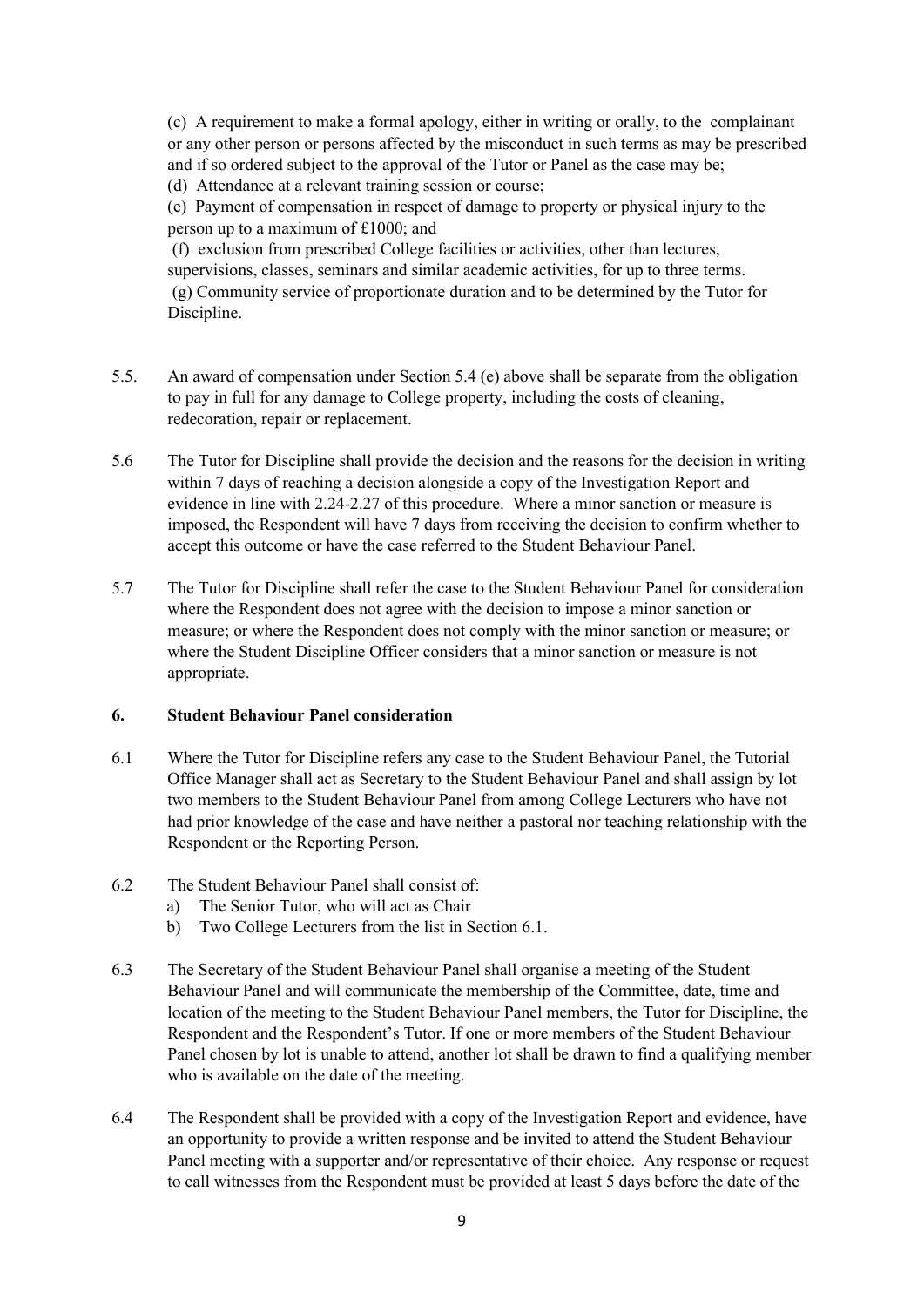Student Behaviour Panel meeting. A request to call a Witness will be considered by the Chair, who shall determine whether to permit the Witness to attend or provide evidence in an alternative format at outlined at paragraph 7.8. Where the Respondent is dissatisfied with the Chair's decision, the Respondent can appeal this decision following the Student Behaviour Panel's decision on the Concern to the College Council as part of the Appeals Process. A Respondent who wishes to admit the alleged misconduct in advance of the Student Behaviour Panel meeting may do so as part of the written response, in which case the meeting may focus only on what, if any, sanction or measure to apply.

- 6.5 Respondents should attend the Student Behaviour Panel in person, where possible. However, where this is impractical, for example, where the Respondent is in another country, the Respondent may attend by video link. If the Respondent is unable to attend the Student Behaviour Panel meeting and wishes to do so, it shall be at the Chair's discretion as to whether the Respondent has provided a sufficient reason for absence, in which case the meeting date should be re-arranged. The Student Behaviour Panel meeting may proceed in the Respondent's absence.
- 6.6 The Student Behaviour Panel, the Respondent and the Investigator shall receive a copy of the Student Behaviour Panel papers; the Investigation Report and evidence, and any response provided by the Respondent, at least 7 days before the Student Behaviour Panel hearing.
- 6.7 During the Student Behaviour Panel meeting, there shall be the opportunity for the Committee members to ask questions of the Tutor for Discipline and, if in attendance, the Respondent. The Respondent (or the Respondent's representative) and the Tutor for Discipline will also have the opportunity to ask questions of each other. The Respondent shall have the opportunity to make a final statement.
- 6.8 It will not normally be necessary for the Reporting Person(s) and/or Witness(es) to attend the meeting as their evidence will be provided in the Student Behaviour Panel papers. Where the Respondent wishes to challenge the evidence of a Reporting Person or a Witness, the Chair of the Student Behaviour Panel will determine the most appropriate format for this. Appropriate formats may include the Reporting Person or Witness attending the Student Behaviour Panel meeting in person or by video link, or questions being directed through the Chair. Alternatively, the Respondent may be asked to explain the precise challenges and, where the Chair of the Student Behaviour Panel considers those challenges material to the Panel's decision, a further written response will be sought from the Reporting Person or Witness. The Student Behaviour Panel may pause the meeting to request further information where the Chair deems it appropriate to do so.
- 6.9 Once the Student Behaviour Panel is satisfied that it has received all of the information, all persons except for the members, Secretary and note taker of the Student Behaviour Panel shall withdraw.
- 6.10 The Student Behaviour Panel shall consider all the information that has been provided and reach one of the following decisions:
	- a) To dismiss the case;
	- b) To find that there has been a breach of the College Regulations.
- 6.11 Where the Student Behaviour Panel has found that the College Regulations have been breached, the Secretary shall inform the Student Behaviour Panel of any previous breaches of the same Rule. The Respondent (and any supporter or representative) and the Tutor for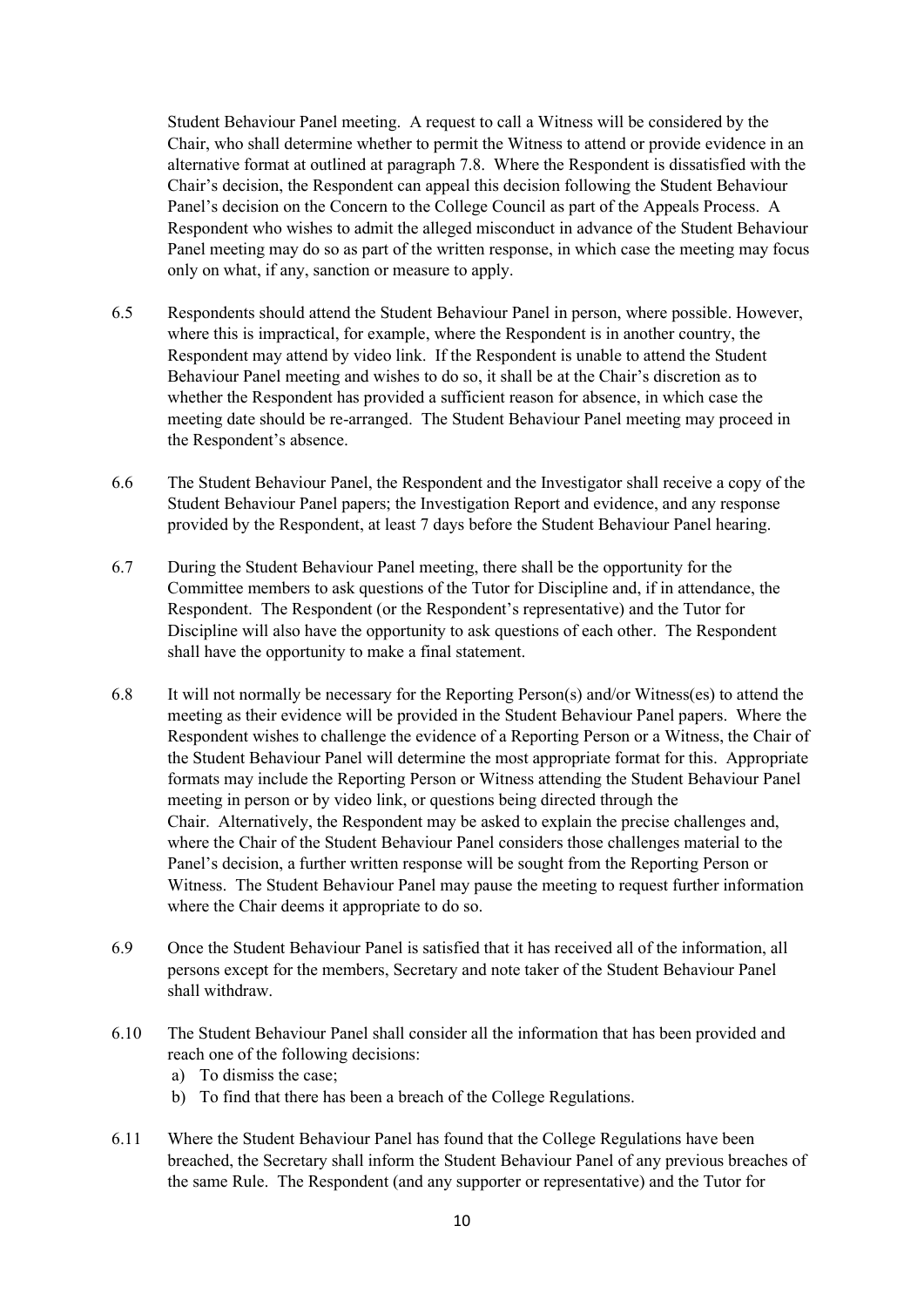Discipline will be invited back into the meeting and the Respondent (or the Respondent's representative) will have an opportunity to make a further statement in relation to mitigation regarding the breach of the College Regulations and any previous breaches of College Regulations. The Tutor for Discipline may provide further information including in relation to any Statement of Effect and the Committee may ask questions. The Respondent (or the Respondent's representative) shall have the opportunity to make a final statement.

- 6.12 The Student Behaviour Panel will then consider whether a sanction or measure should be imposed. Consideration shall be given to the factors outlined paragraph 5.3 of this procedure. The Student Behaviour Panel can consider whether a minor sanction or measure, as outlined in paragraph 5.4, should be imposed. Where a minor sanction or measure is not considered to be appropriate, or in addition to a minor sanction or measure, the Student Behaviour Panel can choose from the following further sanctions and measures:
	- a) Restrictions or conditions on the right to use College premises, facilities or services;
	- b) A fine of up to £500.
	- b) Temporary exclusion from membership of the College for a period of up to one term or the remainder of the Academic year, whichever shall be longer.
	- c) Recommendation to the College Council under College Statute 24 permanent exclusion from membership of the College;
	- d) Any penalty considered by the Student Behaviour Panel to be lighter and which does not come under the sanctions laid out in College Statute 24.
- 6.13 In deciding upon the appropriate sanction(s) or measure(s), the Student Behaviour Panel shall consider each sanction or measure in turn and record the reasons for the sanctions or measures imposed.
- 6.14 The Secretary of the Student Behaviour Panel, within 7 days of the Student Behaviour Panel reaching a decision, shall provide to the Respondent a written document explaining the Student Behaviour Panel's decision, reasons for the decision, any sanction or measure applied and the right of appeal. The notes of the Student Behaviour Panel meeting will be shared with the Respondent within 14 days of the Student Behaviour Panel meeting. The outcome will be shared with others in line with 2.25-2.27 of this procedure.
- 6.15 Where a Respondent subsequently fails to comply with any sanctions or measures imposed by the Student Behaviour Panel, the Respondent will be subject to any action specified by the Student Behaviour Panel to be imposed in this circumstance; or, where other action has not been specified, further disciplinary action may be taken under Regulation 1(a) of the Rules of Behaviour.

## **7. The Appeal Committee**

- 7.1 The Respondent shall have the right to appeal the decision of the Student Behaviour Panel within 14 days of receiving the written decision. The Registrary shall act as Secretary to the Appeal Committee. The Secretary to the Appeal Committee has the authority to extend the appeal deadline, where there is a compelling reason to do so.
- 7.2 An appeal can be submitted on the following grounds, that:
	- a) The procedures were not followed properly;
	- b) The Student Behaviour Panel reached an unreasonable decision;
	- c) The Respondent has new material evidence that the Respondent was unable, for valid reasons, to provide earlier in the process;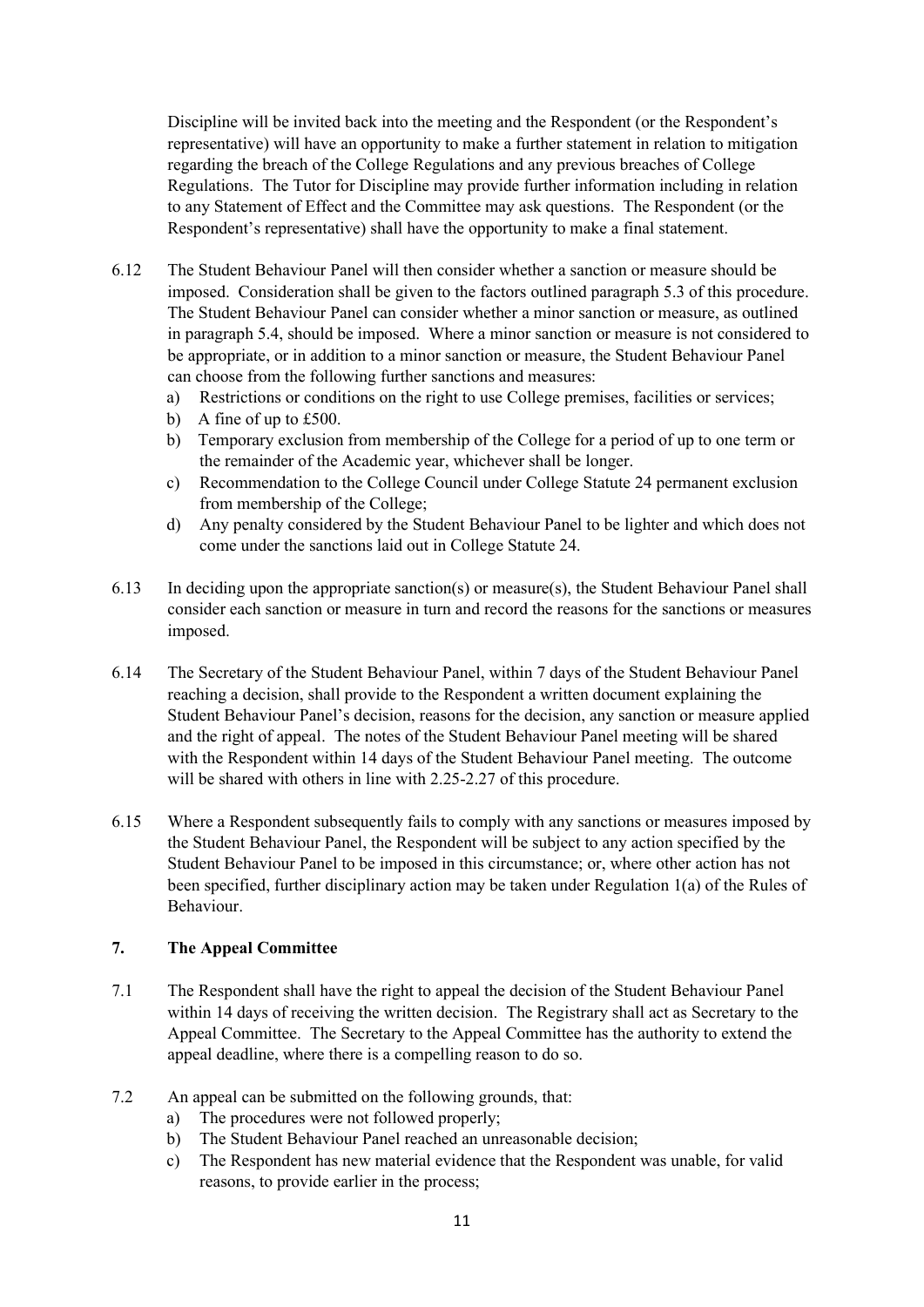- d) There is bias or reasonable perception of bias during the procedure;
- e) The penalty imposed was disproportionate, or not permitted under the procedures.
- 7.3 In order to appeal the Student Behaviour Panel's decision, the Respondent will need to provide details of the appeal to the Secretary of the Appeal Committee, which includes all evidence the Respondent wishes to be considered as part of the appeal. The College will normally aim to make a decision regarding an appeal within 30 days of the Respondent making the appeal.
- 7.4 If the appeal has been made on the specified grounds and within the timeframe, as determined by the Secretary of the Appeal Committee, the Master shall convene an extraordinary meeting of the College Council as under the procedures laid out in College Statute 4 (6).
- 7.5 The Appeal Committee shall consist of: the College Council, chaired by the Master. Those who have no prior involvement in the case and who have no pastoral or teaching relationship with the Respondent or the Reporting Person will recuse themselves from the item of business.
- 7.6 The Registrary shall organise a meeting of the College Council either physically or virtually and communicate the date, time and location for the meeting to members of the Committee. The Respondent will be informed of the members of Council.
- 7.7 The Appeal Committee shall receive the details of the Respondent's appeal and evidence, the Student Behaviour Panel outcome, the notes of the Student Behaviour Panel and the material considered by the Student Behaviour Panel at least 4 days before the Appeal Committee meeting.
- 7.8 The Appeal Committee shall normally consider an appeal in private based on the written materials, but has the discretion to request further information; where this happens the Respondent shall be sent a copy of any further information and be given an opportunity to provide a written response.
- 7.9 The Appeal Committee shall consider all the information that has been provided and reach one of the following decisions:
	- a) To dismiss the appeal;
	- b) To uphold the appeal.
- 7.10 Where the Appeal Committee has upheld an appeal, it can choose to send the matter back for re-consideration by a Student Behaviour Panel, or alternatively it has the power to impose its own decision, including sanctions or measures. Where the Appeal Committee considers a breach of the College Regulations has taken place, it can impose any sanction or measure outlined in paragraphs 5.4 and 6.12 of this procedure, including more or less significant sanctions or measures than were imposed by the Student Behaviour Panel for the same breach.
- 7.11 The Secretary of the Appeal Committee, within 7 days of the Appeal Committee reaching a decision, shall provide to the Respondent a written copy of the Appeal Committee's decision, reasons for the decision, and any substituted decision. This is the final stage of the internal process and therefore the Respondent will be issued with a Completion of Procedures letter.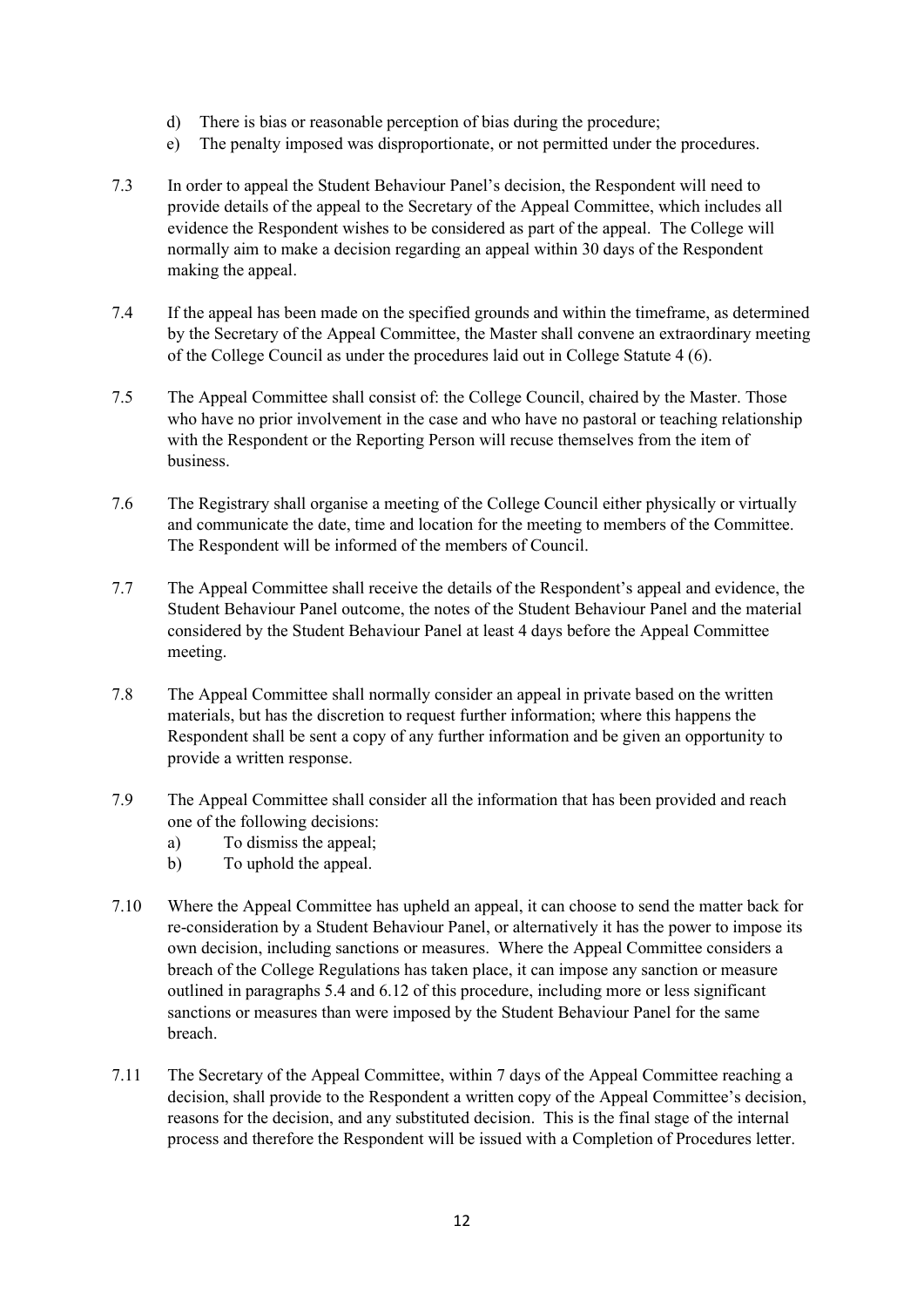- 7.12 Where the Student Behaviour Panel has imposed a sanction or measure and the Respondent has appealed, the sanction or measure will not normally be implemented while the appeal is being considered. Following the Appeal Committee's decision, any sanctions or measures shall be implemented, even if the Respondent intends to raise a complaint with an external body.
- 7.13 Where a Respondent subsequently fails to comply with any sanctions or measures imposed by the Appeal Committee, the Respondent will be subject to any action specified by the Appeal Committee to be imposed in this circumstance; or, where other action has not been specified, further disciplinary action may be taken under Regulation 1(a) of the Rules of Behaviour.

#### **8 Reporting and Monitoring**

- 8.1 The College shall monitor all Concerns reported made using this procedure and shall produce an annual report summarizing the anonymised decisions made by the Tutor for Discipline, the Student Behaviour Panel and the Appeal Committee. The annual report shall be submitted to the College Council.
- 8.2 The purpose of this monitoring shall be to ensure that decisions are made consistently and at the appropriate level; that appropriate action is taken on issues identified and that information gathered is used to improve guidance and support for students and staff involved in the procedure.

#### **9 Excluded Offences**

9.1 Some criminal offences are so serious, difficult and challenging that they are beyond the scope of the College to deal with them. These crimes are termed "excluded offences" and are removed from the Procedure other than for the purposes of section 2.18 (Interim precautionary measures), where the student admits responsibility, and taking consequential action in the event of a conviction in the criminal courts.

9.2 An excluded offence for the purposes of this Procedure is any offence of misconduct under Section 12 of the College Regulations which falls within one of the following categories: (a) Amounts to an offence which is triable only on indictment;

(b) Amounts to a criminal offence which is designed to facilitate or lead to an offence against the person (including a sexual offence) which is triable only on indictment;

(c) Amounts to a criminal offence contrary to section 3 of the Sexual Offences Act 2003, unless the Tutor for Discipline is satisfied of the following:

(i) That there are no aggravating features;

(ii) that the case if prosecuted in the criminal courts would be regarded as suitable for summary trial in the magistrates' court and on conviction would be unlikely to result in a custodial sentence; and (iii) That the complaint is in all the circumstances appropriate to be handled under this Procedure and would not exceed the resources, powers or capacity of the College;

(d) Amounts to any other criminal offence punishable by imprisonment where the Tutor, having regard to all the circumstances and in particular to the seriousness, difficulty or complexity of the matter, at any stage reasonably considers that the investigation or hearing of the alleged offence would exceed the resources, powers or capacity of the College such that justice could not be done; or (e) Constitutes any misconduct which by agreement or otherwise the College has yielded to the exclusive or primary jurisdiction of the University.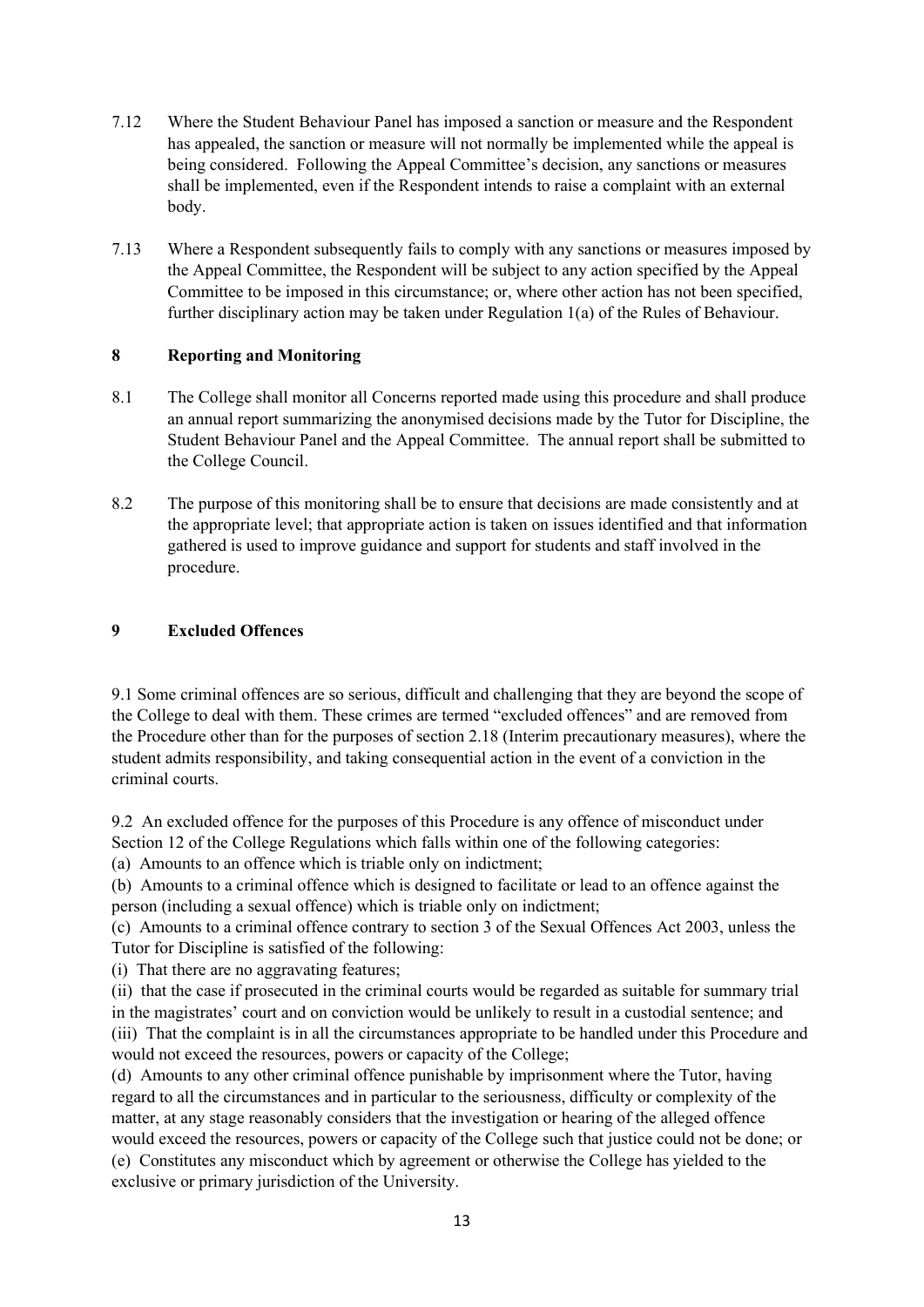9.3. Subject to paragraph 9.6 below, it shall be for the Tutor for Discipline, having taken such legal advice as is deemed appropriate, to determine whether any alleged misconduct constitutes an excluded offence; and alleged misconduct which appears to the Tutor to amount to a criminal offence triable only on indictment shall be so treated, and any lesser offence or offences included within that offence shall not be pursued under this Procedure as an alternative to the excluded offence.

9.4. In all circumstances under paragraph 9.2 above, where the Reporting Person wishes to raise a Concern, the Tutor for Discipline, having taken into account paragraph 9.3, will advise the student to access the University's Disciplinary Procedure or other appropriate options for pursuing the matter.

9.5. A complaint of misconduct within the terms of paragraph 9.2 above shall not be pursued under this Procedure unless there has first been a conviction for that offence in a criminal court or University proceedings, as the case may be, or the student against whom the complaint has been made accepts full responsibility and does not substantially dispute the facts alleged.

9.6. A Reporting Person may appeal to the Student Behaviour Panel against the Tutor for Discipline's determination that the Concern involves an excluded offence by giving notice to the Tutor for Discipline within 7 days, and the Student Behaviour Panel shall either confirm the Tutor's determination or declare that the complaint does not fall within paragraph 9.2 above.

Appendix A

## **Flow chart of the template College Student Discipline Procedure**